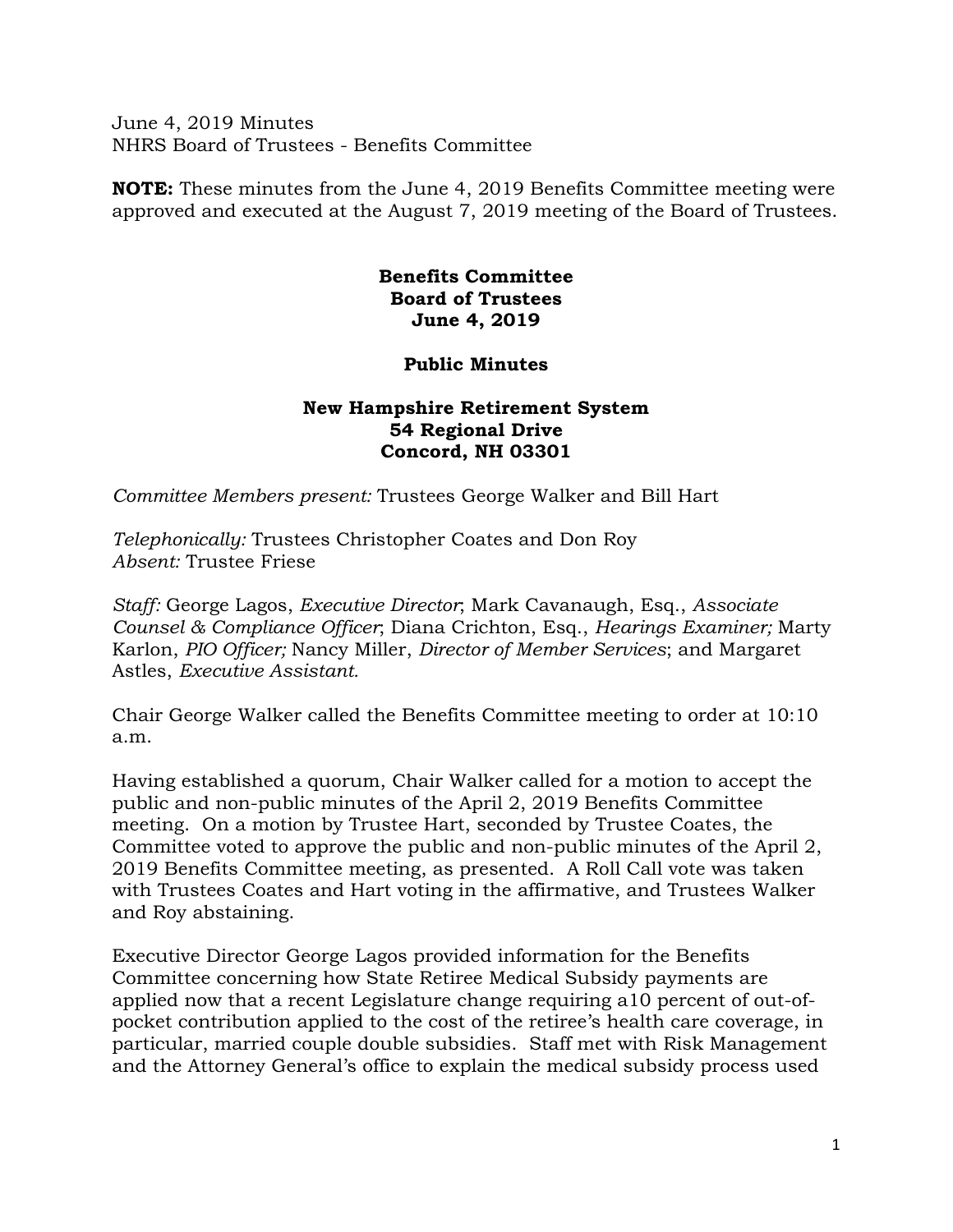by NHRS for the few retirees this would apply to. Risk Management is expected to respond to Staff.

Executive Director Lagos explained an issue regarding active members that are known as "refilers", who file for and withdraw applications for retirement in order to preserve a survivor option benefit in the event that the retiree dies while in service. This only affects members who are old enough for early retirement age but not for an unreduced full retirement benefit. It is possible that Staff will determine that a change in process or in the law is necessary.

Executive Director Lagos updated the Committee on the ongoing review of electronic direct deposit or (EDD) of retirement checks. Retirees are actively encouraged to use EDD, but a small portion still prefer a paper check and NHRS provides it to them. Staff will continue efforts encouraging all retirees to use EDD and review the possibility of making EDD mandatory as in other states.

Executive Director Lagos then briefed the Committee on a situation of what occurs if one beneficiary dies in the case involving multiple survivor options beneficiaries. Reviews would include whether the benefit of the deceased beneficiary lapses, or whether it is added to the benefit of other beneficiaries or, and, what would happen if a member had selected a pop-up option.

Associate Counsel & Compliance Officer Mark Cavanaugh reported on HB 116, which transfer the authority to reclassify certain line personnel at the Dept. of Corrections (DOC) from Group I to Group II. HB 116 was passed and is waiting for the Governor's signature. A separate bill, HB 110, would sunset the law after one year, and it is in House for concurrence and Staff anticipates a significant number of requests for reclassification. Staff will be reaching out to DOC to develop a process. This reclassification could be coming to the Benefits Committee first, for recommendations to the Board of Trustees.

On a motion by Trustee Hart, seconded by Trustee Coates, the Committee voted to enter in non-public session under RSA 91–A:3, II(c) to discuss a matter that would likely adversely affect the reputation of a person other than a member of this public body. A Roll Call vote was taken, with Trustees Walker, Coates, Hart and Roy voting in the affirmative.

On a motion by Trustee Hart, seconded by Trustee Coates, the Committee voted to conclude the non-public session. A Roll Call vote was taken with Trustees Walker, Coates, Hart and Roy voting in the affirmative.

With no further business to discuss, on a motion by Trustee Coates, seconded by Trustee Hart, the Committee voted to adjourn the meeting. A Roll Call vote was taken with Trustees Walker, Coates, Hart and Roy voting in the affirmative.